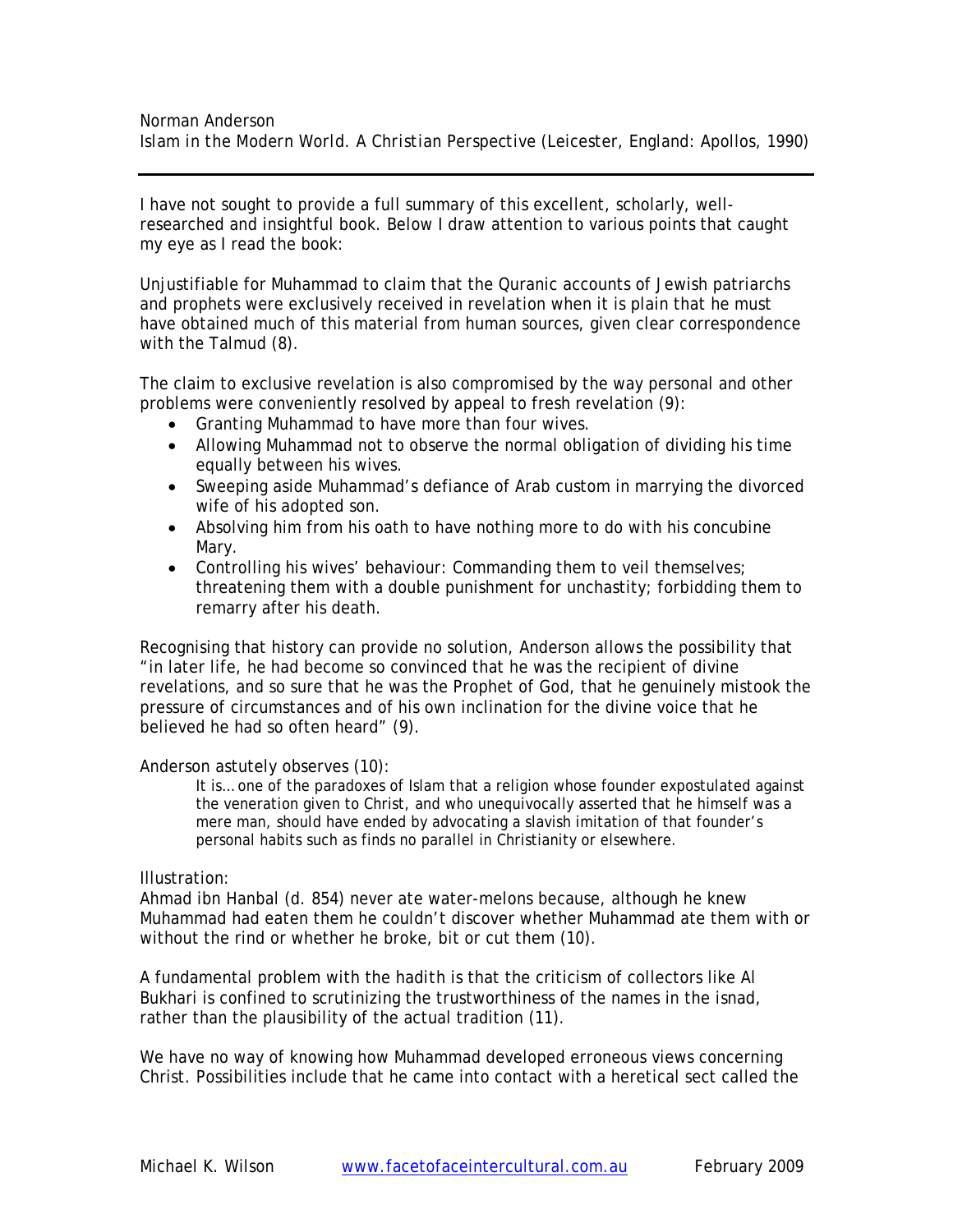Collyridians who worshiped the virgin Mary or that he misinterpreted the veneration given to her by some contemporary Christian groups (11).

After the so-called "four rightly-guided caliphs" Mu'awiya and his successors ruled substantially as Arab kings, paying but scant allegiance to Islam (15).

The God of orthodox Islam maintains literally everything in being, moment by moment, by a continual miracle. Consequently, even the impression of choice present to people's minds is Allah's creation.

The modern crisis faced by Islam is due to three characteristics of Islam itself: Islam is essentially a dominant creed, a theocratic creed and a dogmatic creed.

### Anderson comments:

There can be little doubt that it is the Muslim's instinctive feeling that the practice of his religion cannot properly be reconciled with living under the sovereignty of a non-Muslim government… (38).

Anderson sees four tendencies in the way the Muslim world is reacting to modern problems: towards secularism, towards reaction and zenophobia, towards Islamic modernism and towards Islamic fundamentalism.

Because Shari'a covers the whole of life, "there is little difference between law and morality in Islam" (54).

Without exaggeration it can be said with Joseph Schacht: "Islamic law is the epitome of Islamic thought, the most typical manifestation of the Islamic way of life, the core and kernel of Islam itself" (56).

# Anderson observes:

…the salient impression one gets from Islamic theology as a whole is that of the sovereign Lord for whose mercy one may certainly hope, but of which one can never be assured (62).

The doctrine of *al-mukhalafa*, the utter difference between God and man, "deprives the Quranic testimony to the love and mercy of God of much of its natural import"  $(62-63)$ .

# Illustration:

Anderson was present in an Egyptian village named Bilbeis. An Egyptian evangelist began to speak of the love of God to a crowd of men. A village sheikh protested, "Stop! You must not draw any parallel between human love and God's love. God is utterly different." The room emptied (63).

It was al-Ghazali's teaching and influence that brought Sufism in general within the bounds of Islamic orthodoxy (80).

It is the constant challenge to return to Shari'a that constitutes the defining characteristic of Islamic fundamentalists (97). Up till the middle of the  $18<sup>th</sup>$  century the Shari'a reigned supreme, in theory at least, with virtually no other written law, though the Shari'a courts were scarcely ever the only courts. Anderson observes that